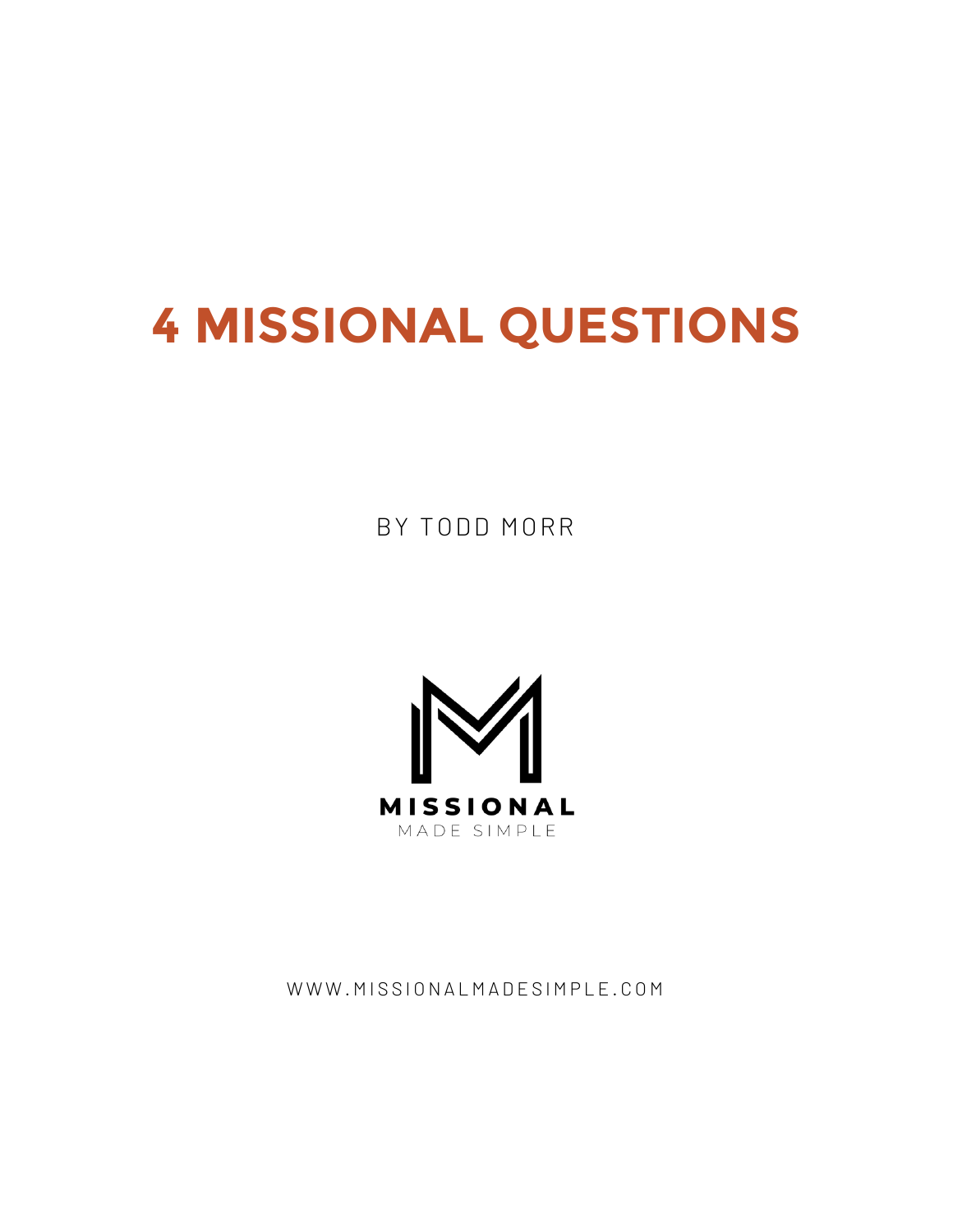## **WHAT IS TRUE ABOUT GOD AS FATHER, SON, AND SPIRIT?**

We could make a very long list of qualities that are true about God. Qualities like: loving, compassionate, patient, purposeful, gracious, generous, intentional, healing, helping, providing, protecting, serving, proclaiming truth and "good news". These are qualities that we see expressed consistently throughout Scripture by God the Father, Jesus, and the Holy Spirit, as they relationally love and pursue mankind to bring healing and restoration. These are also qualities that are necessary and helpful for us to bring into our relationships, as we seek to faithfully live on mission to influence the people God is sending us to.

#### **WHAT IS TRUE ABOUT WHAT GOD HAS DONE AND IS DOING?**

Throughout the Bible, as Father, as Son, and as Spirit, we see the Trinitarian God as one who is a Pursuer of lost, lonely, and broken people. In that pursuing, we see him being thoughtful, patient, and consistent. We see him faithfully pursuing men and women that are often slow to listen, slow to respond, and slow to appreciate the incredible love and blessing that is being shown them.

Then, in the ultimate demonstration of love and sacrifice for mankind, to make it possible for all sin for all time to be cancelled out and forgiven, God sent his Son as the ultimate missionary. This was the ultimate mission, to die on the cross and to be raised to life for the good of all mankind. God began pursuing mankind in the Garden, continued to do that in big and small ways throughout the history of the Bible, and has done that all over the world for the past 2,000 years through His church. He continues to do that each and every day all around us.

# **WHAT IS TRUE ABOUT US AS GOD'S CHILDREN AND AS DISCIPLES OF JESUS?**

Everything written above is also part of our identity. It's who we are as God's children. It's who we are as his image bearers. It's what we've been created to do and how we've been created to live. We are sent ones, missionaries, ambassadors, witnesses, pursuers. We are healers, gospel proclaimers, protectors, providers. We are radically generous, compassionate, loving, serving, and hospitable. That's who we are.

We throw parties, provide meals, and care for the poor, orphans, widows, and single Moms. We babysit neighbor kids, help fix houses and cars, care for the sick, help pay bills. This is our identity as God's children and our identity as disciples of Jesus. It's true of God the Father, so it's true of us. It's true of Jesus, so it's true of us. It's true of the Holy Spirit, so it's true of us. It's in the fabric of who we are, as Christ followers.

## **WHAT IS TRUE ABOUT HOW WE SHOULD LIVE EACH DAY IN LIGHT OF WHO WE ARE?**

Every day, everywhere we go, every person we come in contact with we see as an opportunity to influence with the qualities discussed above that are true of God and true of us.